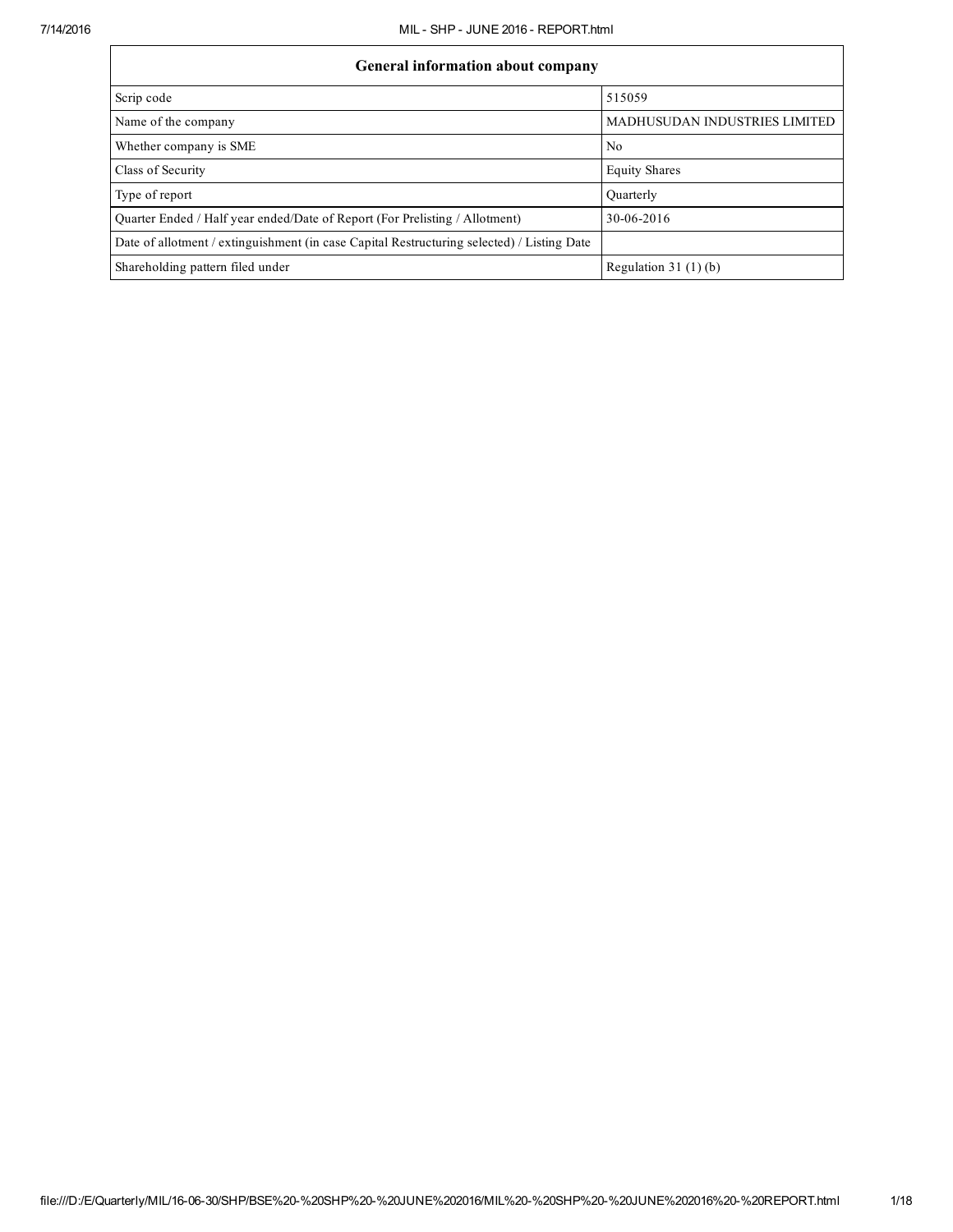## 7/14/2016 MIL SHP JUNE 2016 REPORT.html

| Sr. No.        | <b>Particular</b>                                                                      | Yes/No         |
|----------------|----------------------------------------------------------------------------------------|----------------|
|                | Whether the Listed Entity has issued any partly paid up shares?                        | No             |
| $\overline{2}$ | Whether the Listed Entity has issued any Convertible Securities?                       | N <sub>0</sub> |
| $\overline{3}$ | Whether the Listed Entity has issued any Warrants?                                     | N <sub>0</sub> |
| $\overline{4}$ | Whether the Listed Entity has any shares against which depository receipts are issued? | N <sub>0</sub> |
| $\overline{5}$ | Whether the Listed Entity has any shares in locked-in?                                 | N <sub>0</sub> |
| 6              | Whether any shares held by promoters are pledge or otherwise encumbered?               | N <sub>0</sub> |
| $\overline{7}$ | Whether company has equity shares with differential voting rights?                     | N <sub>0</sub> |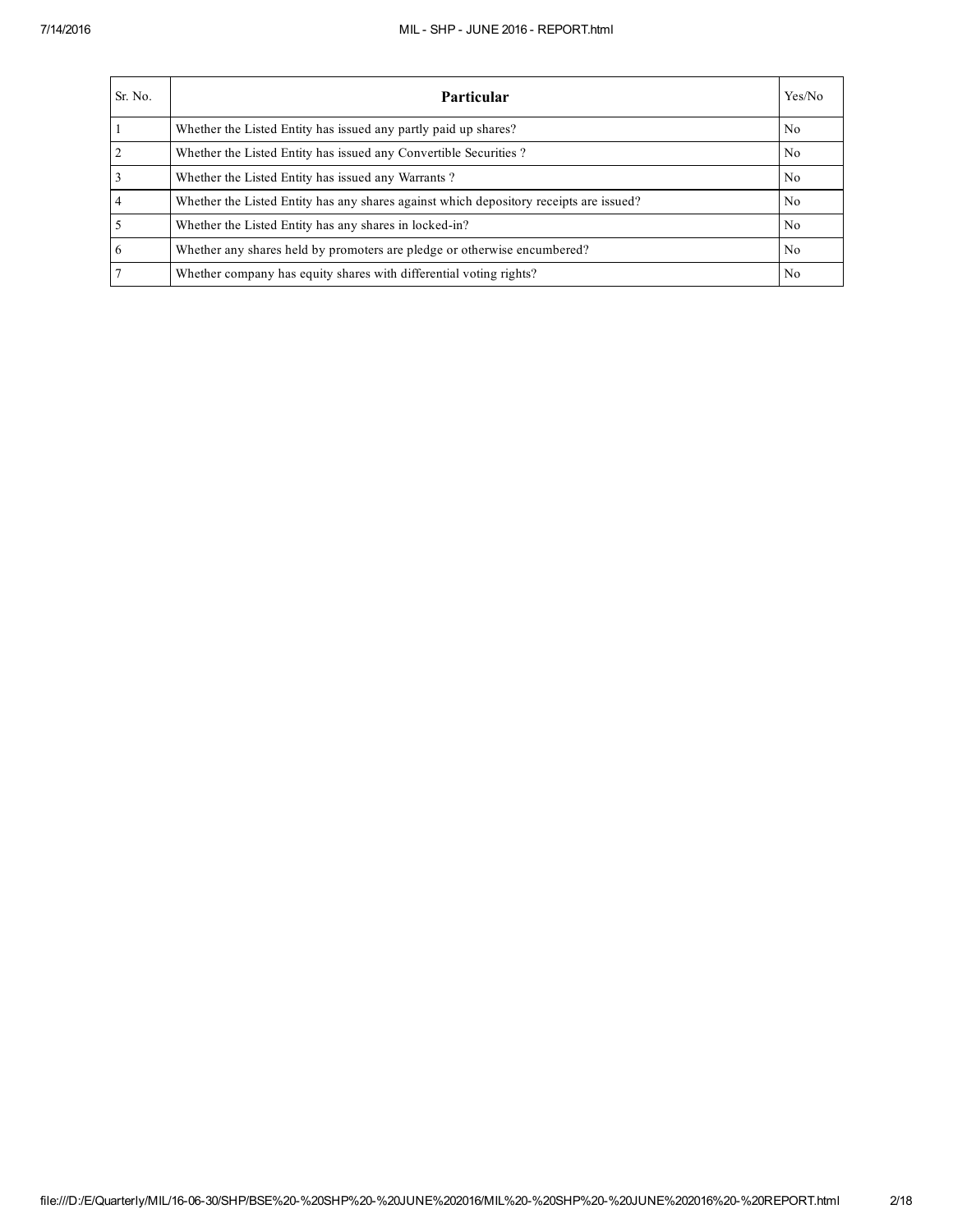|                 | Category                                |                                  | No. of                            |                             | No. Of<br>shares         | Total nos.                                                                     | Shareholding as a<br>% of total no. of | Number of Voting Rights held in<br>each class of securities (IX) |                    |           |                      |
|-----------------|-----------------------------------------|----------------------------------|-----------------------------------|-----------------------------|--------------------------|--------------------------------------------------------------------------------|----------------------------------------|------------------------------------------------------------------|--------------------|-----------|----------------------|
| Category<br>(I) | of<br>shareholder                       | Nos. Of<br>shareholders<br>(III) | fully paid<br>up equity<br>shares | Partly<br>paid-up<br>equity | underlying<br>Depository | shares<br>shares (calculated as<br>held (VII)<br>per SCRR, 1957)<br>$= (IV) +$ |                                        | Rights                                                           | No of Voting (XIV) |           | Total as<br>$a\%$ of |
| (II)            |                                         | held $(IV)$                      | shares<br>$\text{held}(V)$        | Receipts<br>(VI)            | $(V)$ + $(VI)$           | (VIII) As a % of<br>$(A+B+C2)$                                                 | Class<br>eg: $X$                       | Class<br>eg:y                                                    | Total              | $(A+B+C)$ |                      |
| (A)             | Promoter<br>&<br>Promoter<br>Group      | 9                                | 3106286                           |                             |                          | 3106286                                                                        | 57.79                                  | 3106286                                                          |                    | 3106286   | 57.79                |
| (B)             | Public                                  | 5314                             | 2268714                           |                             |                          | 2268714                                                                        | 42.21                                  | 2268714                                                          |                    | 2268714   | 42.21                |
| (C)             | Non<br>Promoter-<br>Non Public          |                                  |                                   |                             |                          |                                                                                |                                        |                                                                  |                    |           |                      |
| (C1)            | <b>Shares</b><br>underlying<br>DRs      |                                  |                                   |                             |                          |                                                                                |                                        |                                                                  |                    |           |                      |
| (C2)            | Shares held<br>by<br>Employee<br>Trusts |                                  |                                   |                             |                          |                                                                                |                                        |                                                                  |                    |           |                      |
|                 | Total                                   | 5323                             | 5375000                           |                             |                          | 5375000                                                                        |                                        | 5375000                                                          |                    | 5375000   | 100                  |

Table I - Summary Statement holding of specified securities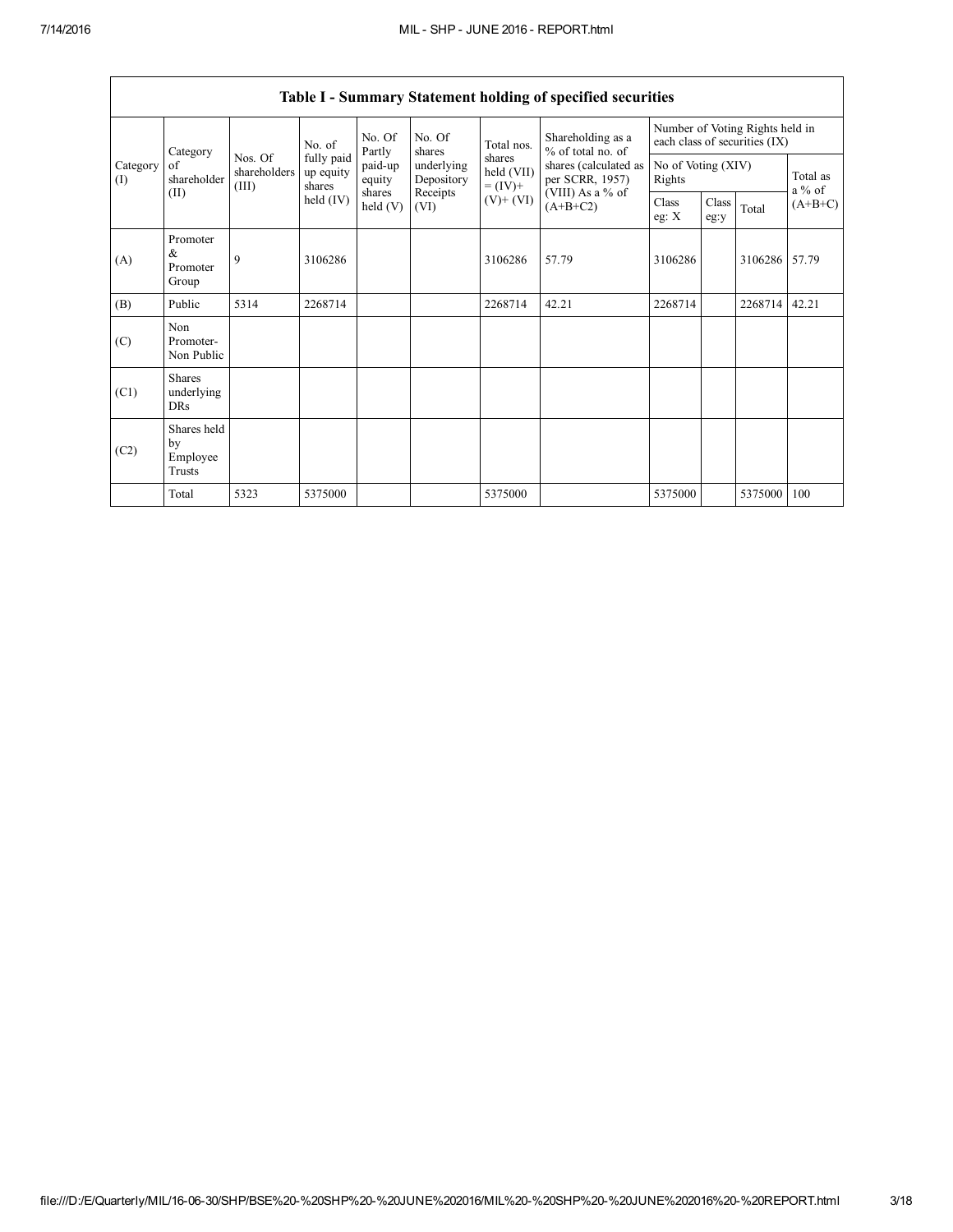$\mathsf{r}$ 

|          |                                                |                                                 |                                       |                                                                                                                                                                      | Table I - Summary Statement holding of specified securities            |                                        |                                                  |                                                                               |                                                  |                                       |
|----------|------------------------------------------------|-------------------------------------------------|---------------------------------------|----------------------------------------------------------------------------------------------------------------------------------------------------------------------|------------------------------------------------------------------------|----------------------------------------|--------------------------------------------------|-------------------------------------------------------------------------------|--------------------------------------------------|---------------------------------------|
| Category | Category<br>of                                 | No. Of<br><b>Shares</b><br>Underlying           | No. of<br><b>Shares</b><br>Underlying | No. Of Shares<br>Underlying<br>% assuming full<br>conversion of<br>Outstanding<br>convertible<br>securities and<br>No. Of<br>Warrants (Xi)<br>% of $(A+B+C2)$<br>(a) | Shareholding, as a<br>convertible securities                           | Number of<br>Locked in<br>shares (XII) |                                                  | Number of<br><b>Shares</b><br>pledged or<br>otherwise<br>encumbered<br>(XIII) |                                                  | Number of<br>equity shares<br>held in |
| (I)      | shareholder<br>(II)                            | Outstanding<br>convertible<br>securities<br>(X) | Outstanding<br>Warrants<br>$(X_i)$    |                                                                                                                                                                      | (as a percentage of<br>diluted share capital)<br>$(XI)=(VII)+(X) As a$ | No.<br>(a)                             | As a<br>$%$ of<br>total<br>Shares<br>held<br>(b) | No.<br>(a)                                                                    | As a<br>$%$ of<br>total<br>Shares<br>held<br>(b) | dematerialized<br>form $(XIV)$        |
| (A)      | Promoter &<br>Promoter<br>Group                |                                                 |                                       |                                                                                                                                                                      | 57.79                                                                  |                                        |                                                  |                                                                               |                                                  | 3106286                               |
| (B)      | Public                                         |                                                 |                                       |                                                                                                                                                                      | 42.21                                                                  |                                        |                                                  |                                                                               |                                                  | 1877032                               |
| (C)      | Non<br>Promoter-<br>Non Public                 |                                                 |                                       |                                                                                                                                                                      |                                                                        |                                        |                                                  |                                                                               |                                                  |                                       |
| (C1)     | <b>Shares</b><br>underlying<br><b>DRs</b>      |                                                 |                                       |                                                                                                                                                                      |                                                                        |                                        |                                                  |                                                                               |                                                  |                                       |
| (C2)     | Shares held<br>by<br>Employee<br><b>Trusts</b> |                                                 |                                       |                                                                                                                                                                      |                                                                        |                                        |                                                  |                                                                               |                                                  |                                       |
|          | Total                                          |                                                 |                                       |                                                                                                                                                                      |                                                                        |                                        |                                                  |                                                                               |                                                  | 4983318                               |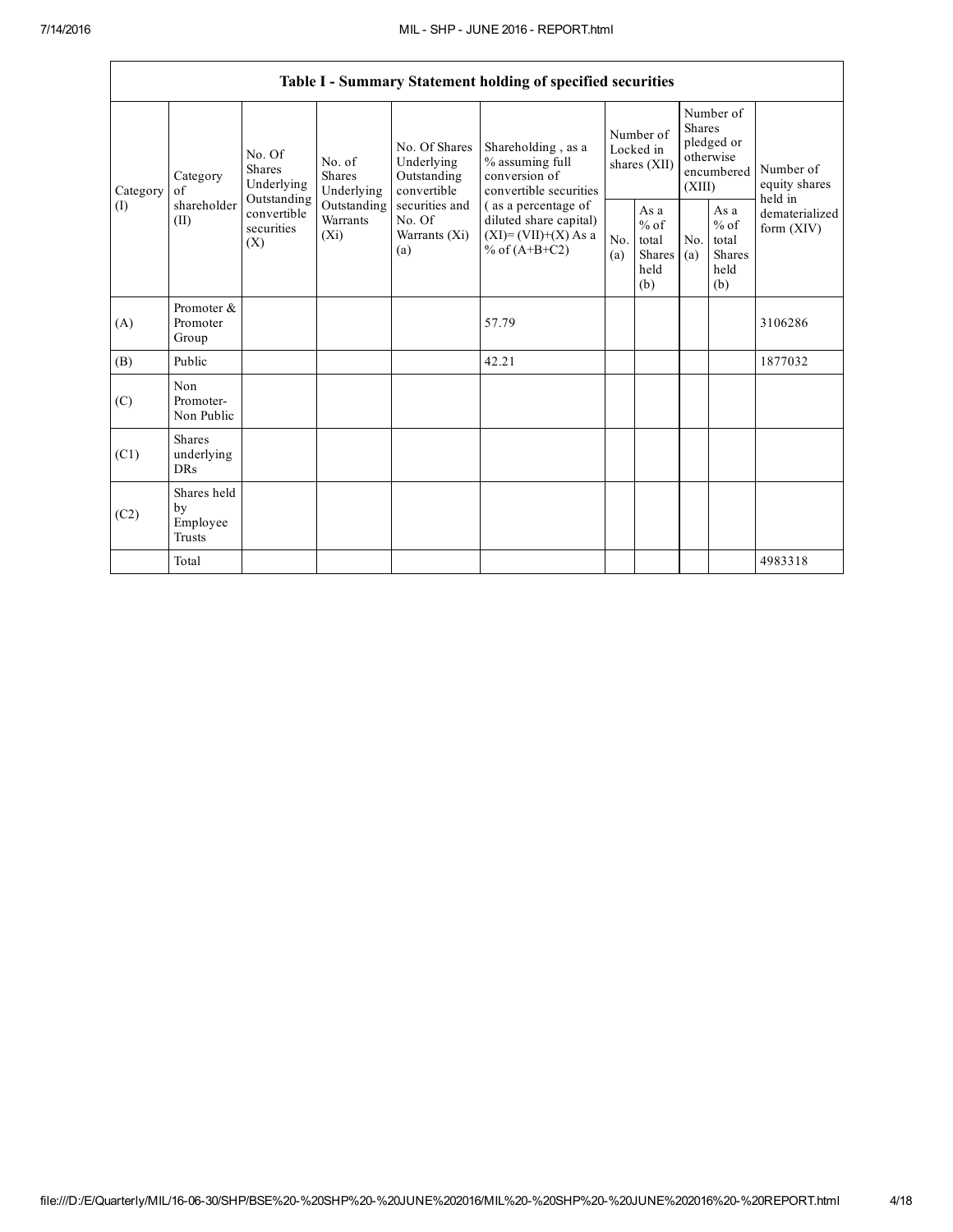|                                                                                             | Table II - Statement showing shareholding pattern of the Promoter and Promoter Group                                |                                  |                                             |                                 |                                    |                             |                                              |                                                                  |               |                         |                           |
|---------------------------------------------------------------------------------------------|---------------------------------------------------------------------------------------------------------------------|----------------------------------|---------------------------------------------|---------------------------------|------------------------------------|-----------------------------|----------------------------------------------|------------------------------------------------------------------|---------------|-------------------------|---------------------------|
|                                                                                             |                                                                                                                     |                                  |                                             | No.<br><b>Of</b>                | No. Of                             | Total<br>nos.               | Shareholding<br>as a % of total              | Number of Voting Rights held in<br>each class of securities (IX) |               |                         |                           |
| Sr.                                                                                         | Category & Name<br>of the<br>Shareholders (I)                                                                       | Nos. Of<br>shareholders<br>(III) | No. of<br>fully paid<br>up equity<br>shares | Partly<br>paid-<br>up<br>equity | shares<br>underlying<br>Depository | shares<br>held<br>$(VII) =$ | no. of shares<br>(calculated as<br>per SCRR, | No of Voting (XIV) Rights                                        |               | Total<br>as a $%$<br>of |                           |
|                                                                                             |                                                                                                                     |                                  | held $(IV)$                                 | shares<br>held<br>(V)           | Receipts<br>(VI)                   | $(IV)+$<br>$(V)$ +<br>(VI)  | 1957) (VIII)<br>As a % of<br>$(A+B+C2)$      | Class eg:<br>$\mathbf X$                                         | Class<br>eg:y | Total                   | Total<br>Voting<br>rights |
| A                                                                                           | Table II - Statement showing shareholding pattern of the Promoter and Promoter Group                                |                                  |                                             |                                 |                                    |                             |                                              |                                                                  |               |                         |                           |
| (1)                                                                                         | Indian                                                                                                              |                                  |                                             |                                 |                                    |                             |                                              |                                                                  |               |                         |                           |
| (a)                                                                                         | Individuals/Hindu<br>undivided Family                                                                               | $\overline{4}$                   | 1090942                                     |                                 |                                    | 1090942                     | 20.3                                         | 1090942                                                          |               | 1090942 20.3            |                           |
| (d)                                                                                         | Any Other<br>(specify)                                                                                              | 5                                | 2015344                                     |                                 |                                    | 2015344                     | 37.49                                        | 2015344                                                          |               | 2015344 37.49           |                           |
| Sub-Total<br>(A)(1)                                                                         |                                                                                                                     | 9                                | 3106286                                     |                                 |                                    | 3106286                     | 57.79                                        | 3106286                                                          |               | 3106286 57.79           |                           |
| (2)                                                                                         | Foreign                                                                                                             |                                  |                                             |                                 |                                    |                             |                                              |                                                                  |               |                         |                           |
| Total<br>Shareholding<br>of Promoter<br>and Promoter<br>Group $(A)=$<br>$(A)(1)+(A)$<br>(2) |                                                                                                                     | 9                                | 3106286                                     |                                 |                                    | 3106286                     | 57.79                                        | 3106286                                                          |               | 3106286                 | 57.79                     |
| B                                                                                           | Table III - Statement showing shareholding pattern of the Public shareholder                                        |                                  |                                             |                                 |                                    |                             |                                              |                                                                  |               |                         |                           |
| (1)                                                                                         | Institutions                                                                                                        |                                  |                                             |                                 |                                    |                             |                                              |                                                                  |               |                         |                           |
| (a)                                                                                         | Mutual Funds                                                                                                        | 3                                | 275                                         |                                 |                                    | 275                         | 0.01                                         | 275                                                              |               | 275                     | 0.01                      |
| (f)                                                                                         | Financial<br>Institutions/ Banks                                                                                    | 8                                | 2625                                        |                                 |                                    | 2625                        | 0.05                                         | 2625                                                             |               | 2625                    | 0.05                      |
| (g)                                                                                         | Insurance<br>Companies                                                                                              | 5                                | 268492                                      |                                 |                                    | 268492                      | 5                                            | 268492                                                           |               | 268492                  | 5                         |
| Sub-Total<br>(B)(1)                                                                         |                                                                                                                     | 16                               | 271392                                      |                                 |                                    | 271392                      | 5.05                                         | 271392                                                           |               | 271392                  | 5.05                      |
| (3)                                                                                         | Non-institutions                                                                                                    |                                  |                                             |                                 |                                    |                             |                                              |                                                                  |               |                         |                           |
| (a(i))                                                                                      | Individuals -<br>i.Individual<br>shareholders<br>holding nominal<br>share capital up to<br>Rs. 2 lakhs.             | 5179                             | 1261328                                     |                                 |                                    | 1261328   23.47             |                                              | 1261328                                                          |               | 1261328 23.47           |                           |
| (a(ii))                                                                                     | Individuals - ii.<br>Individual<br>shareholders<br>holding nominal<br>share capital in<br>excess of Rs. 2<br>lakhs. | 6                                | 566594                                      |                                 |                                    | 566594                      | 10.54                                        | 566594                                                           |               | 566594                  | 10.54                     |
| (e)                                                                                         | Any Other<br>(specify)                                                                                              | 113                              | 169400                                      |                                 |                                    | 169400                      | 3.15                                         | 169400                                                           |               | 169400                  | 3.15                      |
| Sub-Total<br>(B)(3)                                                                         |                                                                                                                     | 5298                             | 1997322                                     |                                 |                                    | 1997322                     | 37.16                                        | 1997322                                                          |               | 1997322                 | 37.16                     |
| Total Public<br>Shareholding<br>$(B)=(B)(1)+$<br>$(B)(2)+(B)$<br>(3)                        |                                                                                                                     | 5314                             | 2268714                                     |                                 |                                    | 2268714 42.21               |                                              | 2268714                                                          |               | 2268714                 | 42.21                     |
| $\mathbf C$                                                                                 | Table IV - Statement showing shareholding pattern of the Non Promoter- Non Public shareholder                       |                                  |                                             |                                 |                                    |                             |                                              |                                                                  |               |                         |                           |
| Total (<br>$A+B+C2$ )                                                                       |                                                                                                                     | 5323                             | 5375000                                     |                                 |                                    | 5375000                     | 100                                          | 5375000                                                          |               | 5375000                 | 100                       |
| Total<br>$(A+B+C)$                                                                          |                                                                                                                     | 5323                             | 5375000                                     |                                 |                                    | 5375000                     |                                              | 5375000                                                          |               | 5375000 100             |                           |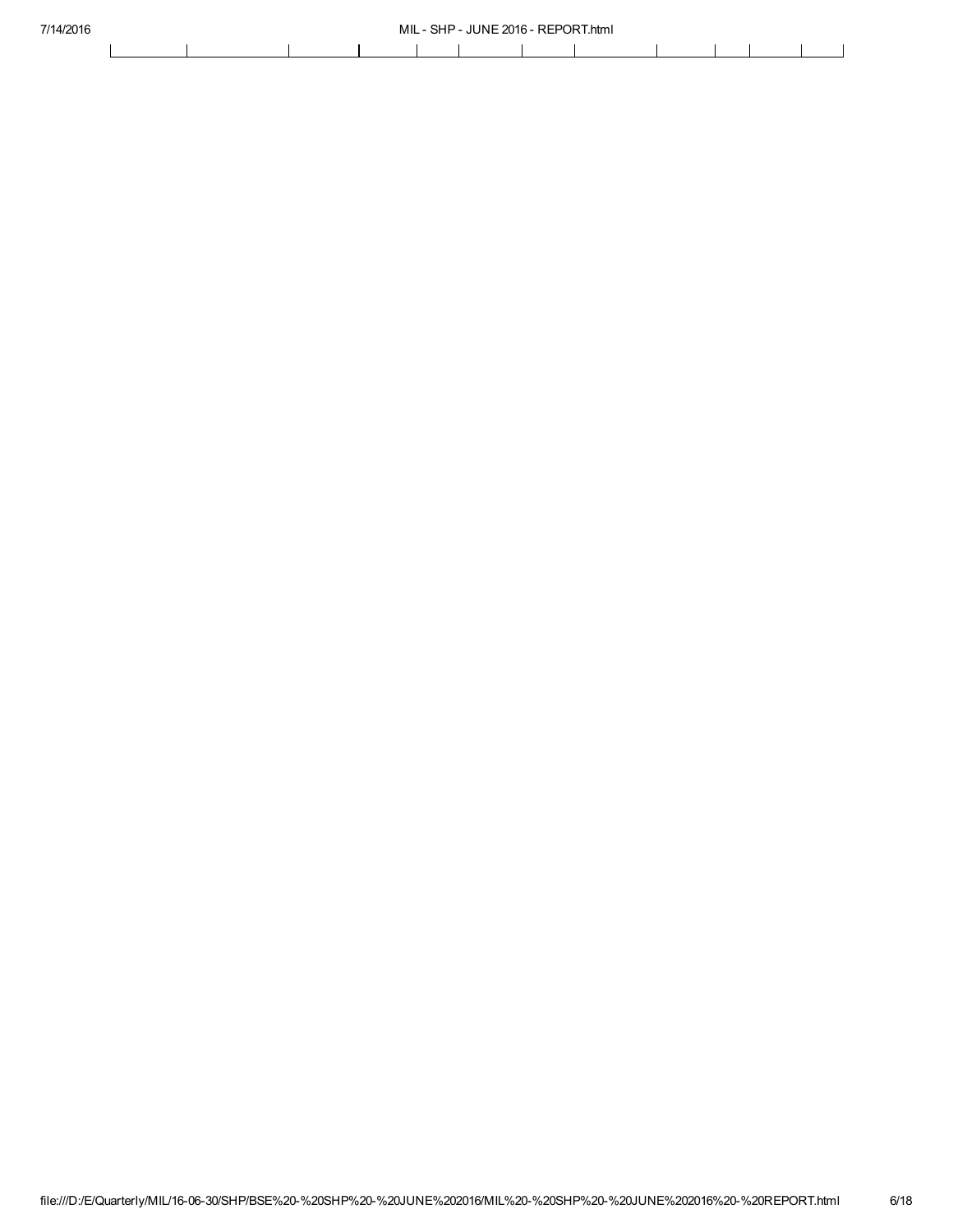| Table II - Statement showing shareholding pattern of the Promoter and Promoter Group    |                                                      |                                                                                    |                                                           |                                                                                               |  |                                                         |                                                                               |                                                         |                                       |
|-----------------------------------------------------------------------------------------|------------------------------------------------------|------------------------------------------------------------------------------------|-----------------------------------------------------------|-----------------------------------------------------------------------------------------------|--|---------------------------------------------------------|-------------------------------------------------------------------------------|---------------------------------------------------------|---------------------------------------|
| Sr.                                                                                     | No. Of<br><b>Shares</b><br>Underlying<br>Outstanding | No. of<br><b>Shares</b><br>Underlying                                              | No. Of Shares<br>Underlying<br>Outstanding<br>convertible | Shareholding, as a %<br>assuming full conversion<br>of convertible securities (               |  | Number of<br>Locked in<br>shares (XII)                  | Number of<br><b>Shares</b><br>pledged or<br>otherwise<br>encumbered<br>(XIII) |                                                         | Number of<br>equity shares<br>held in |
|                                                                                         | convertible<br>securities<br>(X)                     | Outstanding<br>securities and<br>Warrants<br>No. Of Warrants<br>$(X_i)$<br>(Xi)(a) |                                                           | as a percentage of diluted<br>share capital) $(XI) = (VII) +$<br>$(X)$ As a % of $(A+B+C2)$   |  | As a<br>$%$ of<br>total<br><b>Shares</b><br>held<br>(b) | No.<br>(a)                                                                    | As a<br>$%$ of<br>total<br><b>Shares</b><br>held<br>(b) | dematerialized<br>form $(XIV)$        |
| $\mathbf{A}$                                                                            |                                                      |                                                                                    |                                                           | Table II - Statement showing shareholding pattern of the Promoter and Promoter Group          |  |                                                         |                                                                               |                                                         |                                       |
| (1)                                                                                     | Indian                                               |                                                                                    |                                                           |                                                                                               |  |                                                         |                                                                               |                                                         |                                       |
| (a)                                                                                     |                                                      |                                                                                    |                                                           | 20.3                                                                                          |  |                                                         |                                                                               |                                                         | 1090942                               |
| (d)                                                                                     |                                                      |                                                                                    |                                                           | 37.49                                                                                         |  |                                                         |                                                                               |                                                         | 2015344                               |
| Sub-Total (A)<br>(1)                                                                    |                                                      |                                                                                    |                                                           | 57.79                                                                                         |  |                                                         |                                                                               |                                                         | 3106286                               |
| (2)                                                                                     | Foreign                                              |                                                                                    |                                                           |                                                                                               |  |                                                         |                                                                               |                                                         |                                       |
| Total<br>Shareholding<br>of Promoter<br>and Promoter<br>Group $(A)=$<br>$(A)(1)+(A)(2)$ |                                                      |                                                                                    |                                                           | 57.79                                                                                         |  |                                                         |                                                                               |                                                         | 3106286                               |
| $\, {\bf B}$                                                                            |                                                      |                                                                                    |                                                           | Table III - Statement showing shareholding pattern of the Public shareholder                  |  |                                                         |                                                                               |                                                         |                                       |
| (1)                                                                                     | Institutions                                         |                                                                                    |                                                           |                                                                                               |  |                                                         |                                                                               |                                                         |                                       |
| (a)                                                                                     |                                                      |                                                                                    |                                                           | 0.01                                                                                          |  |                                                         |                                                                               |                                                         | $\boldsymbol{0}$                      |
| (f)                                                                                     |                                                      |                                                                                    |                                                           | 0.05                                                                                          |  |                                                         |                                                                               |                                                         | $\mathbf{0}$                          |
| (g)                                                                                     |                                                      |                                                                                    |                                                           | 5                                                                                             |  |                                                         |                                                                               |                                                         | 268492                                |
| Sub-Total (B)<br>(1)                                                                    |                                                      |                                                                                    |                                                           | 5.05                                                                                          |  |                                                         |                                                                               |                                                         | 268492                                |
| (3)                                                                                     | Non-institutions                                     |                                                                                    |                                                           |                                                                                               |  |                                                         |                                                                               |                                                         |                                       |
| (a(i))                                                                                  |                                                      |                                                                                    |                                                           | 23.47                                                                                         |  |                                                         |                                                                               |                                                         | 882416                                |
| (a(ii))                                                                                 |                                                      |                                                                                    |                                                           | 10.54                                                                                         |  |                                                         |                                                                               |                                                         | 566594                                |
| (e)                                                                                     |                                                      |                                                                                    |                                                           | 3.15                                                                                          |  |                                                         |                                                                               |                                                         | 159530                                |
| Sub-Total (B)<br>(3)                                                                    |                                                      |                                                                                    |                                                           | 37.16                                                                                         |  |                                                         |                                                                               |                                                         | 1608540                               |
| <b>Total Public</b><br>Shareholding<br>$(B)=(B)(1)+$<br>$(B)(2)+(B)(3)$                 |                                                      |                                                                                    |                                                           | 42.21                                                                                         |  |                                                         |                                                                               |                                                         | 1877032                               |
| $\mathbf C$                                                                             |                                                      |                                                                                    |                                                           | Table IV - Statement showing shareholding pattern of the Non Promoter- Non Public shareholder |  |                                                         |                                                                               |                                                         |                                       |
| Total (<br>$A+B+C2$ )                                                                   |                                                      |                                                                                    |                                                           | 100                                                                                           |  |                                                         |                                                                               |                                                         | 4983318                               |
| Total (A+B+C<br>$\mathcal{Y}$                                                           |                                                      |                                                                                    |                                                           |                                                                                               |  |                                                         |                                                                               |                                                         | 4983318                               |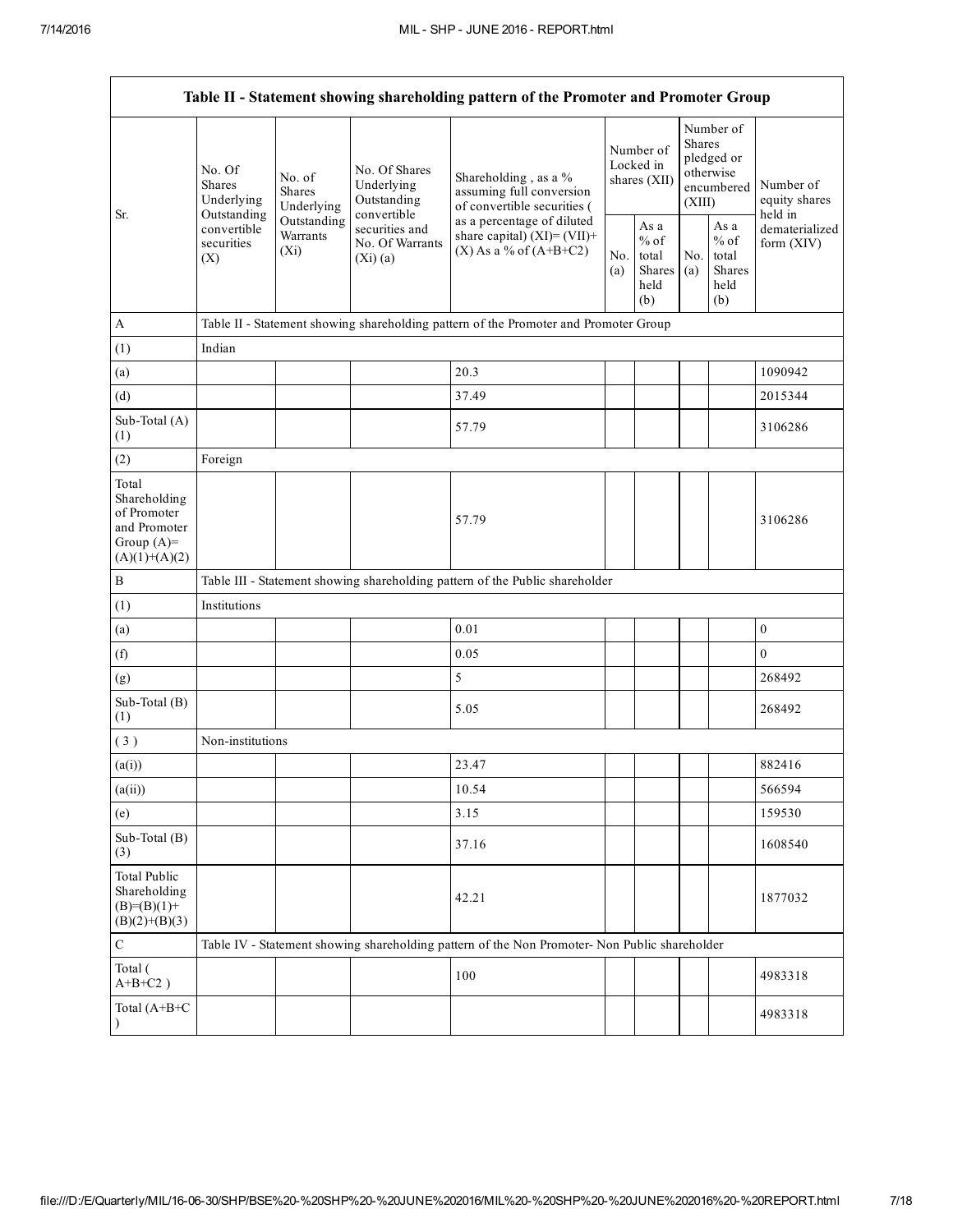| Individuals/Hindu undivided Family                                                                                                                                                       |                     |                                                               |                      |                    |                       |  |  |  |
|------------------------------------------------------------------------------------------------------------------------------------------------------------------------------------------|---------------------|---------------------------------------------------------------|----------------------|--------------------|-----------------------|--|--|--|
| Searial No.                                                                                                                                                                              | $\mathbf{1}$        | $\overline{c}$                                                | 3                    | $\overline{4}$     |                       |  |  |  |
| Name of the<br>Shareholders (I)                                                                                                                                                          | <b>SMITI SOMANY</b> | <b>VIKRAM SOMANY</b>                                          | <b>VIKRAM SOMANY</b> | DEEPSHIKHA KHAITAN | Click here to go back |  |  |  |
| PAN (II)                                                                                                                                                                                 | ALNPS7138R          | AKUPS8219B                                                    | AABHV6511Q           | AGCPK8668E         | Total                 |  |  |  |
| No. of fully paid<br>up equity shares<br>$held$ (IV)                                                                                                                                     | 613120              | 408264                                                        | 50000                | 19558              | 1090942               |  |  |  |
| No. Of Partly<br>paid-up equity<br>shares held (V)                                                                                                                                       |                     |                                                               |                      |                    |                       |  |  |  |
| No. Of shares<br>underlying<br>Depository<br>Receipts (VI)                                                                                                                               |                     |                                                               |                      |                    |                       |  |  |  |
| Total nos. shares<br>held $(VII) = (IV) +$<br>$(V)$ + $(VI)$                                                                                                                             | 613120              | 408264                                                        | 50000                | 19558              | 1090942               |  |  |  |
| Shareholding as a<br>% of total no. of<br>shares (calculated<br>as per SCRR,<br>1957) (VIII) As a<br>% of $(A+B+C2)$                                                                     | 11.41               | 7.6                                                           | 0.93                 | 0.36               | 20.3                  |  |  |  |
|                                                                                                                                                                                          |                     | Number of Voting Rights held in each class of securities (IX) |                      |                    |                       |  |  |  |
| Class eg:X                                                                                                                                                                               | 613120              | 408264                                                        | 50000                | 19558              | 1090942               |  |  |  |
| Class eg:y                                                                                                                                                                               |                     |                                                               |                      |                    |                       |  |  |  |
| Total                                                                                                                                                                                    | 613120              | 408264                                                        | 50000                | 19558              | 1090942               |  |  |  |
| Total as a % of<br>Total Voting rights                                                                                                                                                   | 11.41               | 7.6                                                           | 0.93                 | 0.36               | 20.3                  |  |  |  |
| No. Of Shares<br>Underlying<br>Outstanding<br>convertible<br>securities (X)                                                                                                              |                     |                                                               |                      |                    |                       |  |  |  |
| No. of Shares<br>Underlying<br>Outstanding<br>Warrants (Xi)                                                                                                                              |                     |                                                               |                      |                    |                       |  |  |  |
| No. Of Shares<br>Underlying<br>Outstanding<br>convertible<br>securities and No.<br>Of Warrants (Xi)<br>(a)                                                                               |                     |                                                               |                      |                    |                       |  |  |  |
| Shareholding, as a<br>% assuming full<br>conversion of<br>convertible<br>securities (as a<br>percentage of<br>diluted share<br>capital) (XI)=<br>$(VII)+(Xi)(a)$ As a<br>% of $(A+B+C2)$ | 11.41               | 7.6                                                           | 0.93                 | 0.36               | 20.3                  |  |  |  |
| Number of Locked in shares (XII)                                                                                                                                                         |                     |                                                               |                      |                    |                       |  |  |  |
| No. $(a)$                                                                                                                                                                                |                     |                                                               |                      |                    |                       |  |  |  |
| As a % of total<br>Shares held (b)                                                                                                                                                       |                     |                                                               |                      |                    |                       |  |  |  |
|                                                                                                                                                                                          |                     | Number of Shares pledged or otherwise encumbered (XIII)       |                      |                    |                       |  |  |  |
| No. $(a)$                                                                                                                                                                                |                     |                                                               |                      |                    |                       |  |  |  |
|                                                                                                                                                                                          |                     |                                                               |                      |                    |                       |  |  |  |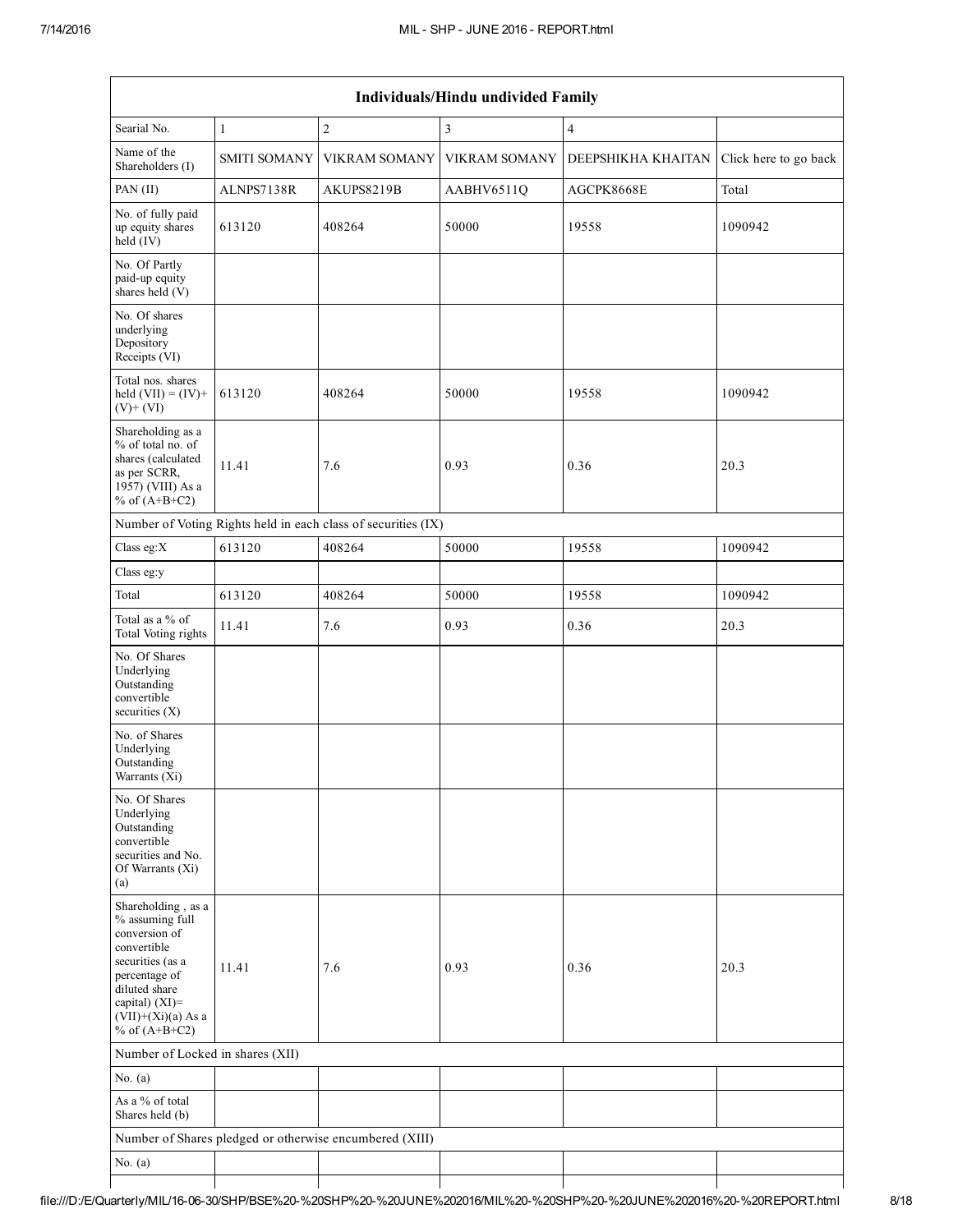## 7/14/2016 MIL SHP JUNE 2016 REPORT.html

| As a % of total<br>Shares held (b)                                   |        |        |       |       |         |  |  |  |  |
|----------------------------------------------------------------------|--------|--------|-------|-------|---------|--|--|--|--|
| Number of equity<br>shares held in<br>dematerialized<br>form $(XIV)$ | 613120 | 408264 | 50000 | 19558 | 1090942 |  |  |  |  |
| Reason for not providing PAN                                         |        |        |       |       |         |  |  |  |  |
| Reason for not<br>providing PAN                                      |        |        |       |       |         |  |  |  |  |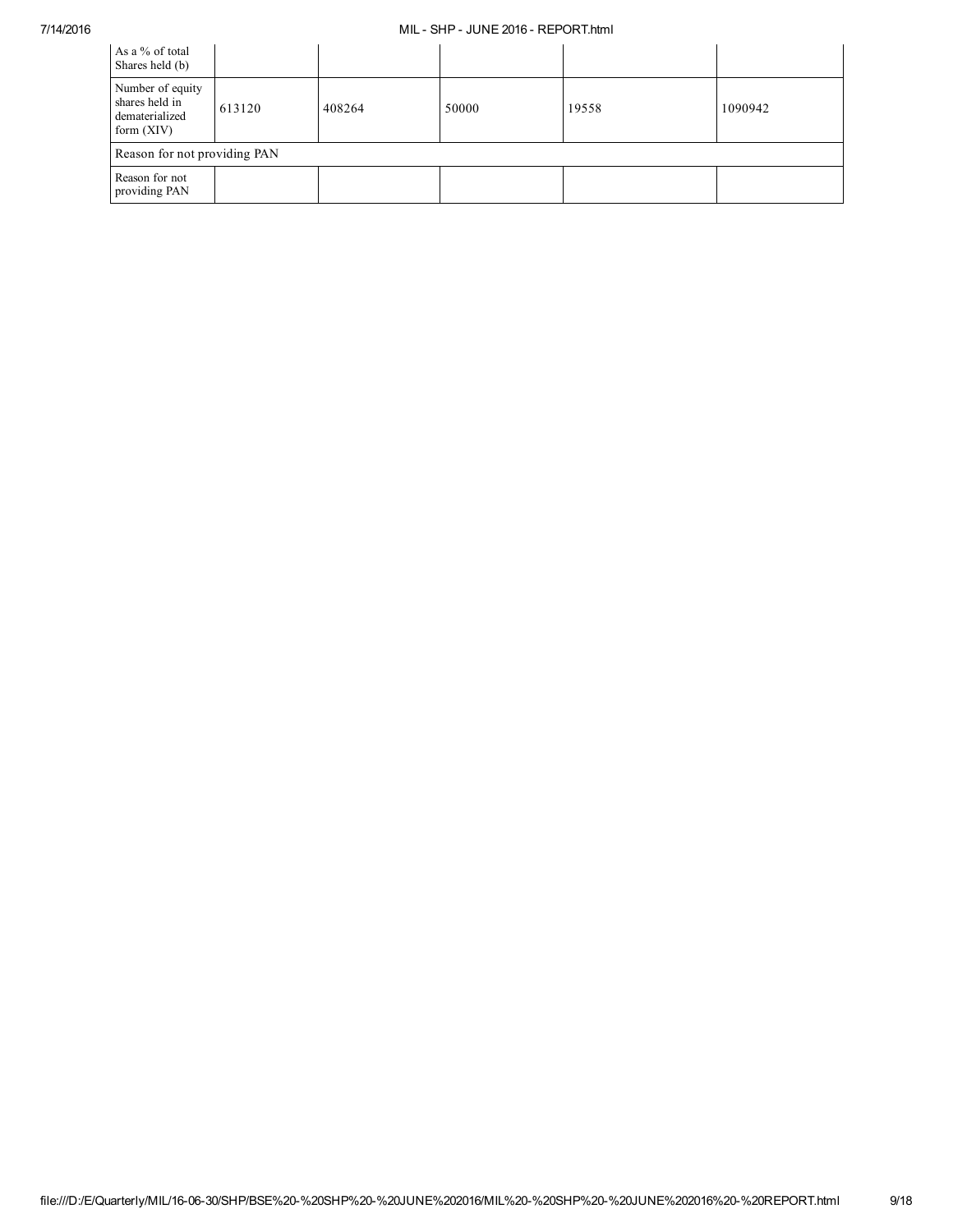|                                                                                                                                                                                         | Any Other (specify)                                             |                                                 |                                                     |                                                                     |                                                           |                             |  |  |  |  |  |
|-----------------------------------------------------------------------------------------------------------------------------------------------------------------------------------------|-----------------------------------------------------------------|-------------------------------------------------|-----------------------------------------------------|---------------------------------------------------------------------|-----------------------------------------------------------|-----------------------------|--|--|--|--|--|
| Searial No.                                                                                                                                                                             | $\mathbf{1}$                                                    | $\overline{c}$                                  | $\mathfrak{Z}$                                      | $\overline{4}$                                                      | 5                                                         |                             |  |  |  |  |  |
| Category                                                                                                                                                                                | <b>Bodies Corporate</b>                                         | <b>Bodies Corporate</b>                         | <b>Bodies</b><br>Corporate                          | <b>Bodies Corporate</b>                                             | <b>Bodies Corporate</b>                                   | Click<br>here to<br>go back |  |  |  |  |  |
| Name of the<br>Shareholders (I)                                                                                                                                                         | VIKRAM<br><b>INVESTMENT</b><br><b>COMPANY</b><br><b>LIMITED</b> | MADHUSUDAN<br><b>HOLDINGS</b><br><b>LIMITED</b> | <b>REKHA</b><br><b>COMMERCIAL</b><br><b>LIMITED</b> | <b>TRISURE</b><br>PROMOTIONS &<br><b>TRADINGS</b><br><b>LIMITED</b> | SUVINAY TRADING<br>& INVESTMENT<br><b>COMPANY LIMITED</b> |                             |  |  |  |  |  |
| PAN (II)                                                                                                                                                                                | AAACV8550B                                                      | AABCM9199E                                      | AABCR2773F                                          | AAACT9850G                                                          | AAECS4315B                                                | Total                       |  |  |  |  |  |
| No. of the<br>Shareholders (I)                                                                                                                                                          | 1                                                               | $\mathbf{1}$                                    | $\mathbf{1}$                                        | $\mathbf{1}$                                                        | $\mathbf{1}$                                              | 5                           |  |  |  |  |  |
| No. of fully paid<br>up equity shares<br>held (IV)                                                                                                                                      | 936640                                                          | 440600                                          | 266194                                              | 242200                                                              | 129710                                                    | 2015344                     |  |  |  |  |  |
| No. Of Partly<br>paid-up equity<br>shares held (V)                                                                                                                                      |                                                                 |                                                 |                                                     |                                                                     |                                                           |                             |  |  |  |  |  |
| No. Of shares<br>underlying<br>Depository<br>Receipts (VI)                                                                                                                              |                                                                 |                                                 |                                                     |                                                                     |                                                           |                             |  |  |  |  |  |
| Total nos. shares<br>held $(VII) = (IV) +$<br>$(V)+(VI)$                                                                                                                                | 936640                                                          | 440600                                          | 266194                                              | 242200                                                              | 129710                                                    | 2015344                     |  |  |  |  |  |
| Shareholding as a<br>% of total no. of<br>shares (calculated<br>as per SCRR,<br>1957) (VIII) As a<br>% of $(A+B+C2)$                                                                    | 17.43                                                           | 8.2                                             | 4.95                                                | 4.51                                                                | 2.41                                                      | 37.49                       |  |  |  |  |  |
|                                                                                                                                                                                         | Number of Voting Rights held in each class of securities (IX)   |                                                 |                                                     |                                                                     |                                                           |                             |  |  |  |  |  |
| Class eg: X                                                                                                                                                                             | 936640                                                          | 440600                                          | 266194                                              | 242200                                                              | 129710                                                    | 2015344                     |  |  |  |  |  |
| Class eg:y                                                                                                                                                                              |                                                                 |                                                 |                                                     |                                                                     |                                                           |                             |  |  |  |  |  |
| Total                                                                                                                                                                                   | 936640                                                          | 440600                                          | 266194                                              | 242200                                                              | 129710                                                    | 2015344                     |  |  |  |  |  |
| Total as a % of<br>Total Voting rights                                                                                                                                                  | 17.43                                                           | 8.2                                             | 4.95                                                | 4.51                                                                | 2.41                                                      | 37.49                       |  |  |  |  |  |
| No. Of Shares<br>Underlying<br>Outstanding<br>convertible<br>securities $(X)$                                                                                                           |                                                                 |                                                 |                                                     |                                                                     |                                                           |                             |  |  |  |  |  |
| No. of Shares<br>Underlying<br>Outstanding<br>Warrants $(X_i)$                                                                                                                          |                                                                 |                                                 |                                                     |                                                                     |                                                           |                             |  |  |  |  |  |
| No. Of Shares<br>Underlying<br>Outstanding<br>convertible<br>securities and No.<br>Of Warrants (Xi)<br>(a)                                                                              |                                                                 |                                                 |                                                     |                                                                     |                                                           |                             |  |  |  |  |  |
| Shareholding, as a<br>% assuming full<br>conversion of<br>convertible<br>securities (as a<br>percentage of<br>diluted share<br>capital) $(XI)$ =<br>$(VII)+(X)$ As a %<br>of $(A+B+C2)$ | 17.43                                                           | 8.2                                             | 4.95                                                | 4.51                                                                | 2.41                                                      | 37.49                       |  |  |  |  |  |

 $\overline{\phantom{a}}$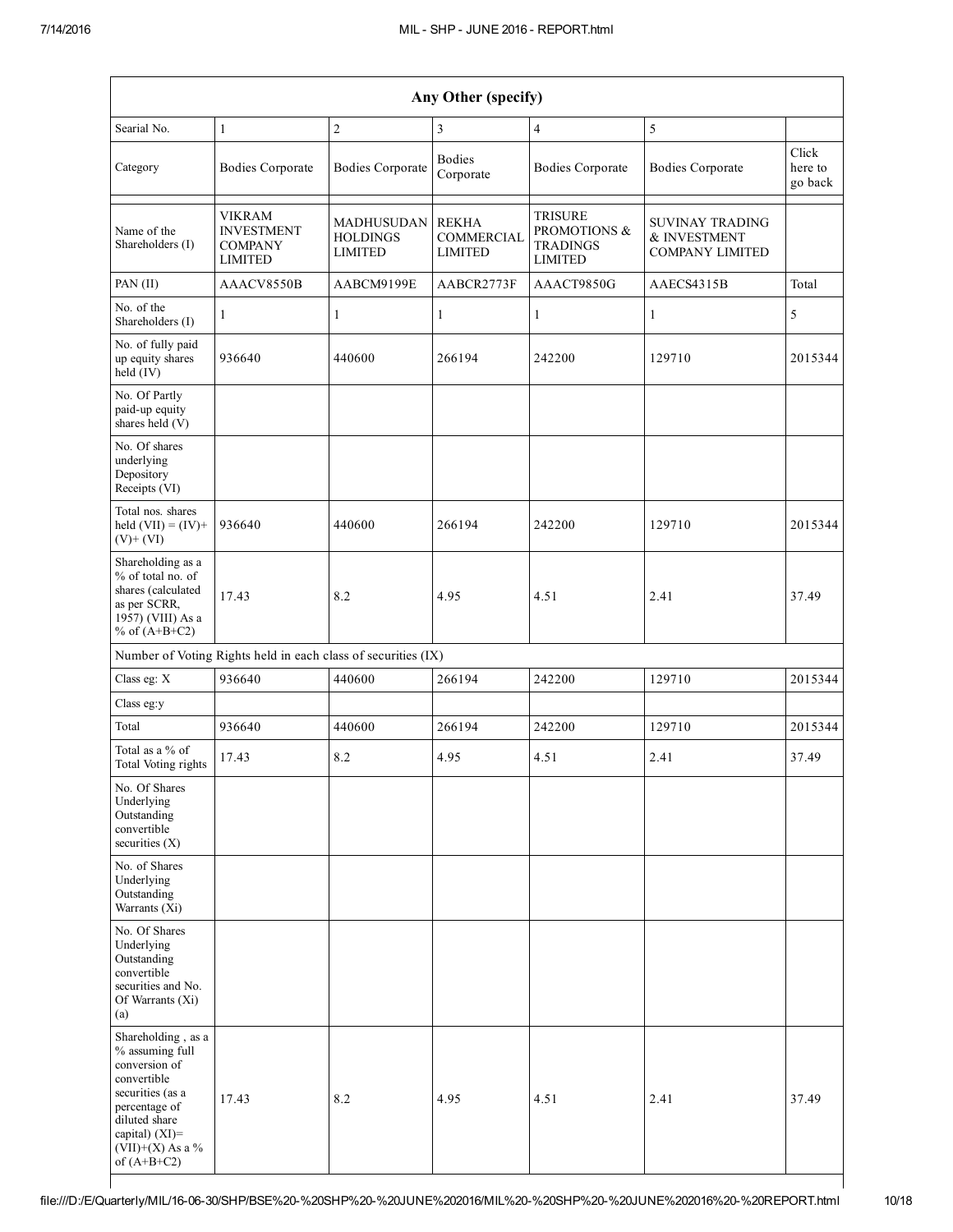|                                                                      | Number of Locked in shares (XII)                        |        |        |        |        |         |  |  |  |  |
|----------------------------------------------------------------------|---------------------------------------------------------|--------|--------|--------|--------|---------|--|--|--|--|
| No. (a)                                                              |                                                         |        |        |        |        |         |  |  |  |  |
| As a % of total<br>Shares held (b)                                   |                                                         |        |        |        |        |         |  |  |  |  |
|                                                                      | Number of Shares pledged or otherwise encumbered (XIII) |        |        |        |        |         |  |  |  |  |
| No. $(a)$                                                            |                                                         |        |        |        |        |         |  |  |  |  |
| As a % of total<br>Shares held (b)                                   |                                                         |        |        |        |        |         |  |  |  |  |
| Number of equity<br>shares held in<br>dematerialized<br>form $(XIV)$ | 936640                                                  | 440600 | 266194 | 242200 | 129710 | 2015344 |  |  |  |  |
| Reason for not<br>providing PAN                                      |                                                         |        |        |        |        |         |  |  |  |  |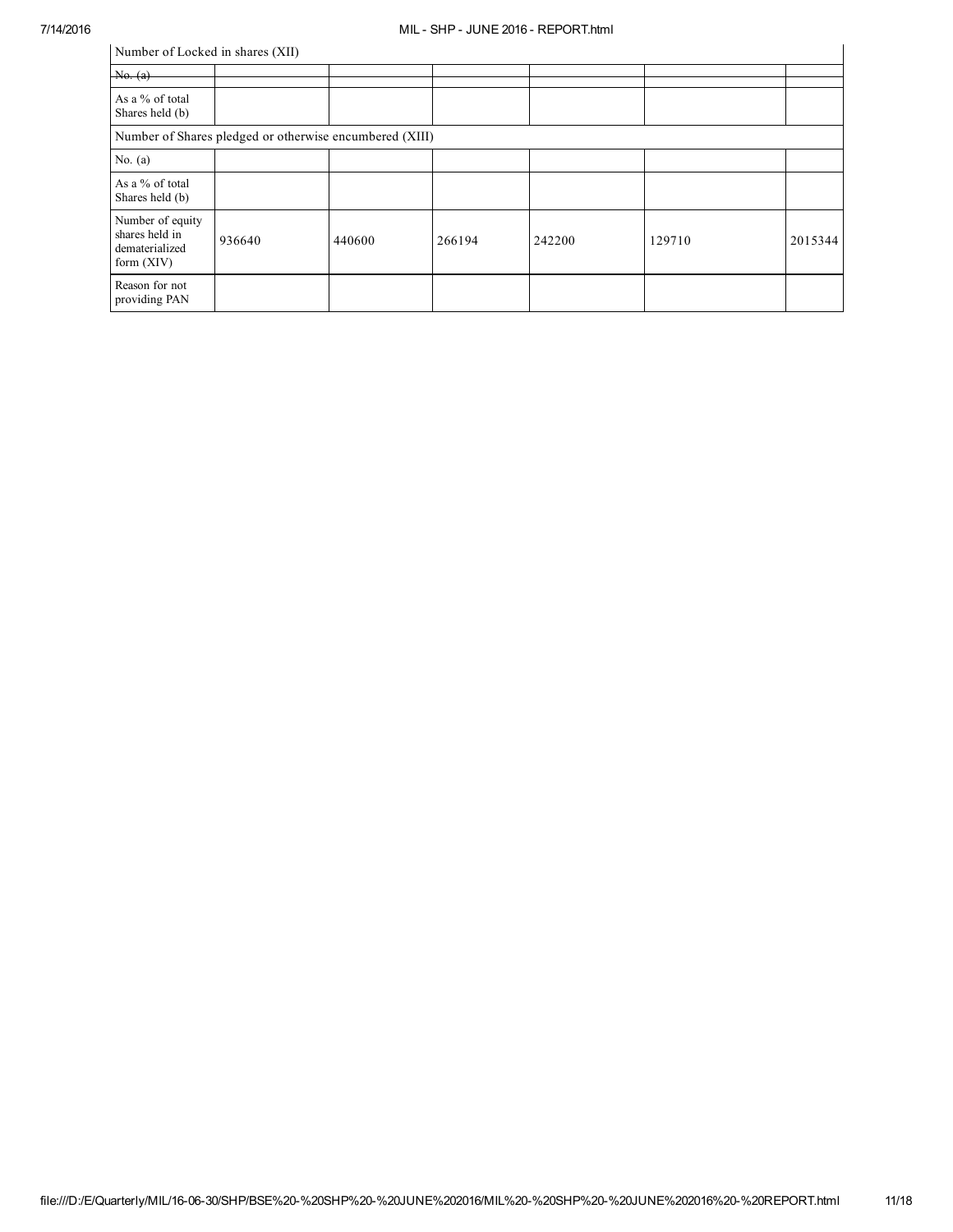$\mathsf{l}$ 

| <b>Insurance Companies</b>                                                                                                                                                           |                                                               |                                                  |                          |  |  |  |  |  |
|--------------------------------------------------------------------------------------------------------------------------------------------------------------------------------------|---------------------------------------------------------------|--------------------------------------------------|--------------------------|--|--|--|--|--|
| Searial No.                                                                                                                                                                          | $\mathbf{1}$                                                  | $\overline{2}$                                   |                          |  |  |  |  |  |
| Name of the<br>Shareholders (I)                                                                                                                                                      | LIFE INSURANCE CORPORATION OF<br><b>INDIA</b>                 | GENERAL INSURANCE CORPORATION OF<br><b>INDIA</b> | Click here to go<br>back |  |  |  |  |  |
| PAN (II)                                                                                                                                                                             | AAACL0582H                                                    | AAACG0615N                                       | Total                    |  |  |  |  |  |
| No. of fully paid<br>up equity shares<br>$held$ (IV)                                                                                                                                 | 150029                                                        | 98948                                            | 248977                   |  |  |  |  |  |
| No. Of Partly<br>paid-up equity<br>shares held $(V)$                                                                                                                                 |                                                               |                                                  |                          |  |  |  |  |  |
| No. Of shares<br>underlying<br>Depository<br>Receipts (VI)                                                                                                                           |                                                               |                                                  |                          |  |  |  |  |  |
| Total nos. shares<br>held $(VII) = (IV) +$<br>$(V) + (VI)$                                                                                                                           | 150029                                                        | 98948                                            | 248977                   |  |  |  |  |  |
| Shareholding as a<br>% of total no. of<br>shares (calculated<br>as per SCRR,<br>1957) (VIII) As a<br>% of $(A+B+C2)$                                                                 | 2.79                                                          | 1.84                                             | 4.63                     |  |  |  |  |  |
|                                                                                                                                                                                      | Number of Voting Rights held in each class of securities (IX) |                                                  |                          |  |  |  |  |  |
| Class eg: X                                                                                                                                                                          | 150029                                                        | 98948                                            | 248977                   |  |  |  |  |  |
| Class eg:y                                                                                                                                                                           |                                                               |                                                  |                          |  |  |  |  |  |
| Total                                                                                                                                                                                | 150029                                                        | 98948                                            | 248977                   |  |  |  |  |  |
| Total as a % of<br>Total Voting rights                                                                                                                                               | 2.79                                                          | 1.84                                             | 4.63                     |  |  |  |  |  |
| No. Of Shares<br>Underlying<br>Outstanding<br>convertible<br>securities $(X)$                                                                                                        |                                                               |                                                  |                          |  |  |  |  |  |
| No. of Shares<br>Underlying<br>Outstanding<br>Warrants (Xi)                                                                                                                          |                                                               |                                                  |                          |  |  |  |  |  |
| No. Of Shares<br>Underlying<br>Outstanding<br>convertible<br>securities and No.<br>Of Warrants (Xi)<br>(a)                                                                           |                                                               |                                                  |                          |  |  |  |  |  |
| Shareholding, as a<br>% assuming full<br>conversion of<br>convertible<br>securities (as a<br>percentage of<br>diluted share<br>capital) (XI)=<br>$(VII)+(X)$ As a %<br>of $(A+B+C2)$ | 2.79                                                          | 1.84                                             | 4.63                     |  |  |  |  |  |
| Number of Locked in shares (XII)                                                                                                                                                     |                                                               |                                                  |                          |  |  |  |  |  |
| No. $(a)$                                                                                                                                                                            |                                                               |                                                  |                          |  |  |  |  |  |
| As a % of total<br>Shares held (b)                                                                                                                                                   |                                                               |                                                  |                          |  |  |  |  |  |
| Number of equity<br>shares held in<br>dematerialized                                                                                                                                 | 150029                                                        | 98948                                            | 248977                   |  |  |  |  |  |

 $\overline{\phantom{a}}$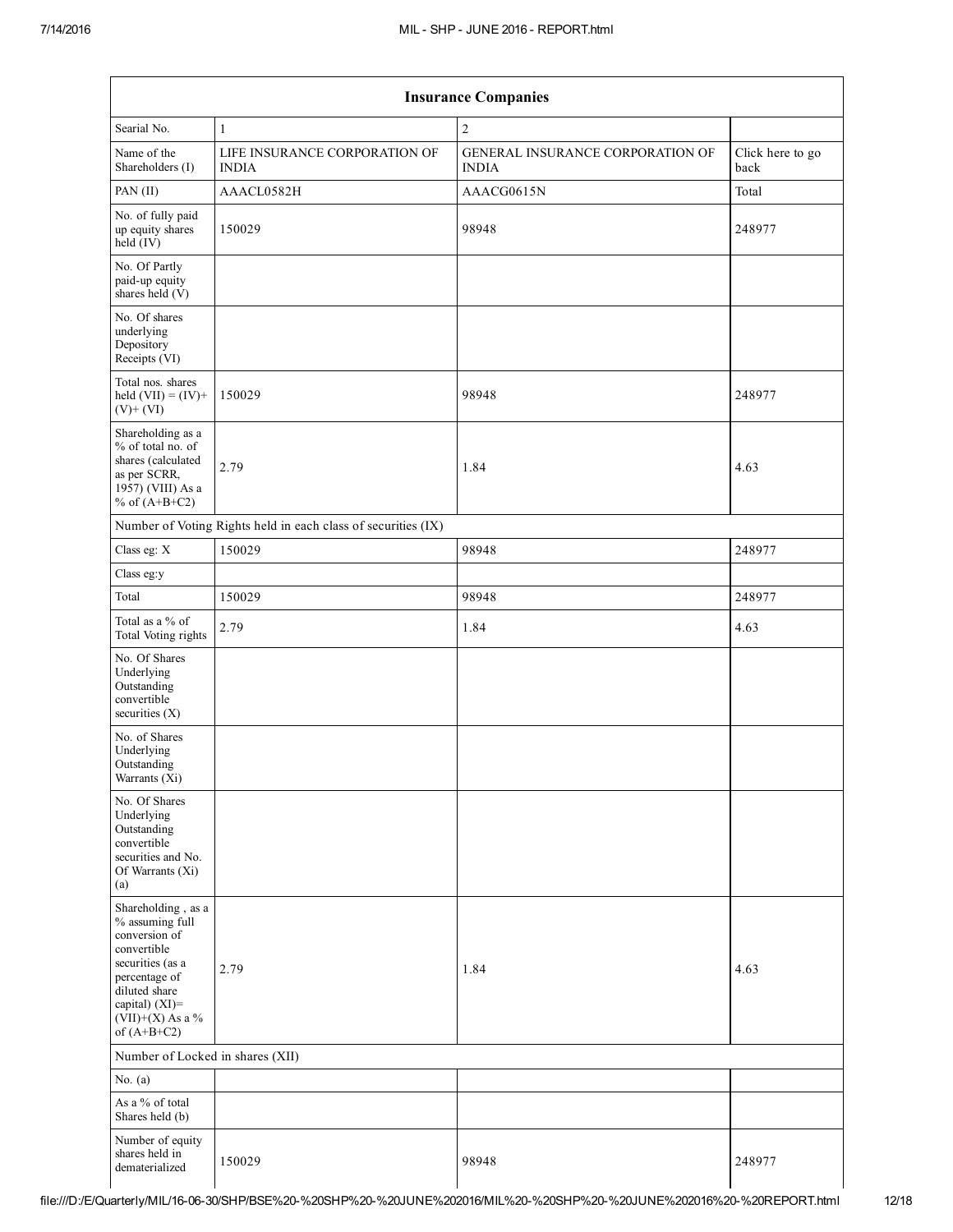| form $(XIV)$                    |  |  |  |  |
|---------------------------------|--|--|--|--|
| Reason for not providing PAN    |  |  |  |  |
| Reason for not<br>providing PAN |  |  |  |  |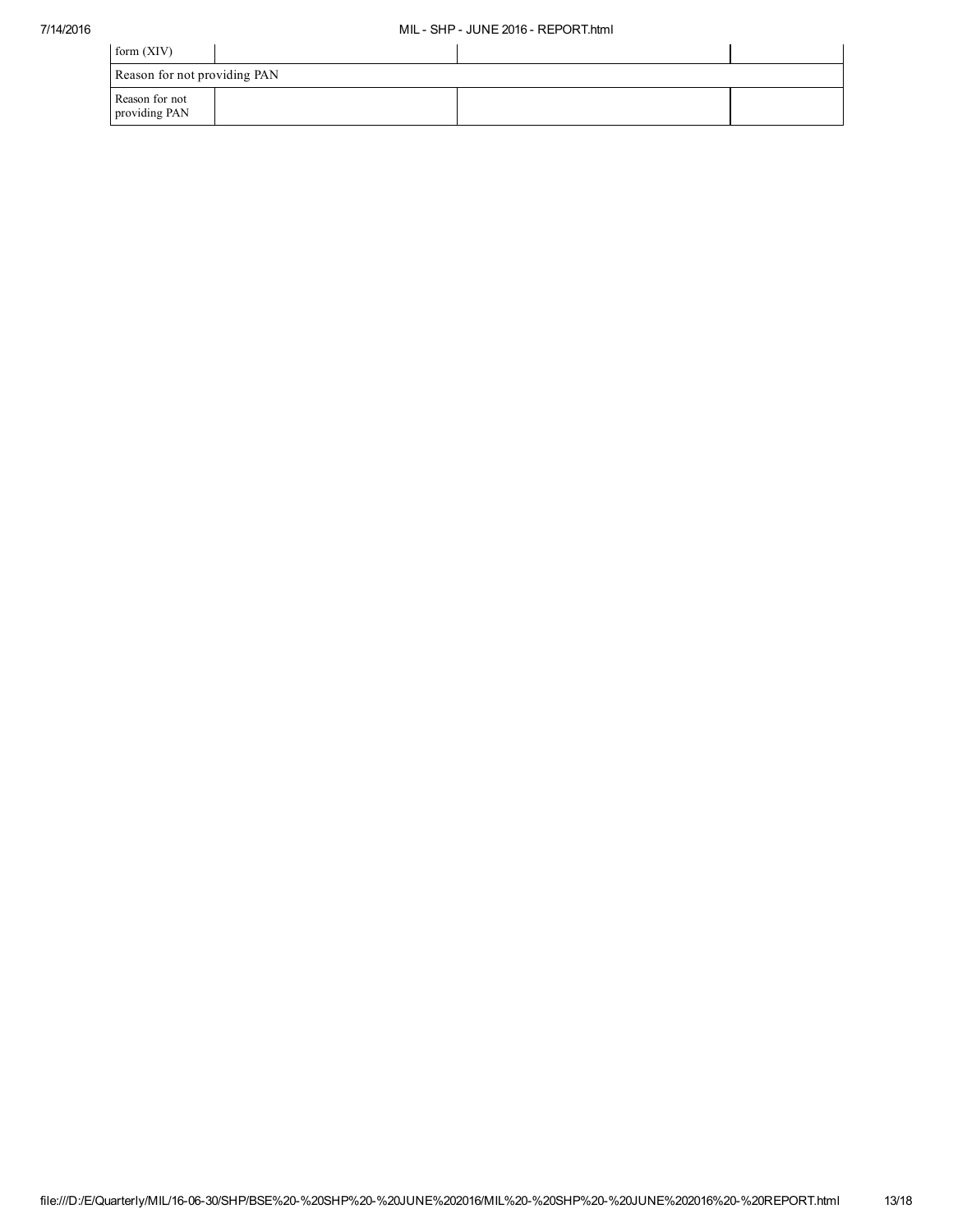| Individuals - ii. Individual shareholders holding nominal share capital in excess of Rs. 2 lakhs.                                                                                    |                                                               |                    |                     |                       |  |  |
|--------------------------------------------------------------------------------------------------------------------------------------------------------------------------------------|---------------------------------------------------------------|--------------------|---------------------|-----------------------|--|--|
| Searial No.                                                                                                                                                                          | $\mathbf{1}$                                                  | $\boldsymbol{2}$   | 3                   |                       |  |  |
| Name of the<br>Shareholders (I)                                                                                                                                                      | MANJU BACHHAWAT                                               | SAJAN KUMAR PASARI | <b>SAURAV GUPTA</b> | Click here to go back |  |  |
| PAN (II)                                                                                                                                                                             | AGRPB7777J                                                    | AFTPP9100J         | ACYPG3120F          | Total                 |  |  |
| No. of fully paid<br>up equity shares<br>$held$ (IV)                                                                                                                                 | 183700                                                        | 128570             | 109172              | 421442                |  |  |
| No. Of Partly<br>paid-up equity<br>shares held (V)                                                                                                                                   |                                                               |                    |                     |                       |  |  |
| No. Of shares<br>underlying<br>Depository<br>Receipts (VI)                                                                                                                           |                                                               |                    |                     |                       |  |  |
| Total nos. shares<br>held $(VII) = (IV) +$<br>$(V)+(VI)$                                                                                                                             | 183700                                                        | 128570             | 109172              | 421442                |  |  |
| Shareholding as a<br>% of total no. of<br>shares (calculated<br>as per SCRR,<br>1957) (VIII) As a<br>% of $(A+B+C2)$                                                                 | 3.42                                                          | 2.39               | 2.03                | 7.84                  |  |  |
|                                                                                                                                                                                      | Number of Voting Rights held in each class of securities (IX) |                    |                     |                       |  |  |
| Class eg: X                                                                                                                                                                          | 183700                                                        | 128570             | 109172              | 421442                |  |  |
| Class eg:y                                                                                                                                                                           |                                                               |                    |                     |                       |  |  |
| Total                                                                                                                                                                                | 183700                                                        | 128570             | 109172              | 421442                |  |  |
| Total as a % of<br>Total Voting rights                                                                                                                                               | 3.42                                                          | 2.39               | 2.03                | 7.84                  |  |  |
| No. Of Shares<br>Underlying<br>Outstanding<br>convertible<br>securities $(X)$                                                                                                        |                                                               |                    |                     |                       |  |  |
| No. of Shares<br>Underlying<br>Outstanding<br>Warrants (Xi)                                                                                                                          |                                                               |                    |                     |                       |  |  |
| No. Of Shares<br>Underlying<br>Outstanding<br>convertible<br>securities and No.<br>Of Warrants (Xi)<br>(a)                                                                           |                                                               |                    |                     |                       |  |  |
| Shareholding, as a<br>% assuming full<br>conversion of<br>convertible<br>securities (as a<br>percentage of<br>diluted share<br>capital) (XI)=<br>$(VII)+(X)$ As a %<br>of $(A+B+C2)$ | 3.42                                                          | 2.39               | 2.03                | 7.84                  |  |  |
| Number of Locked in shares (XII)                                                                                                                                                     |                                                               |                    |                     |                       |  |  |
| No. $(a)$                                                                                                                                                                            |                                                               |                    |                     |                       |  |  |
| As a % of total<br>Shares held (b)                                                                                                                                                   |                                                               |                    |                     |                       |  |  |
| Number of equity<br>shares held in<br>dematerialized<br>form (XIV)                                                                                                                   | 183700                                                        | 128570             | 109172              | 421442                |  |  |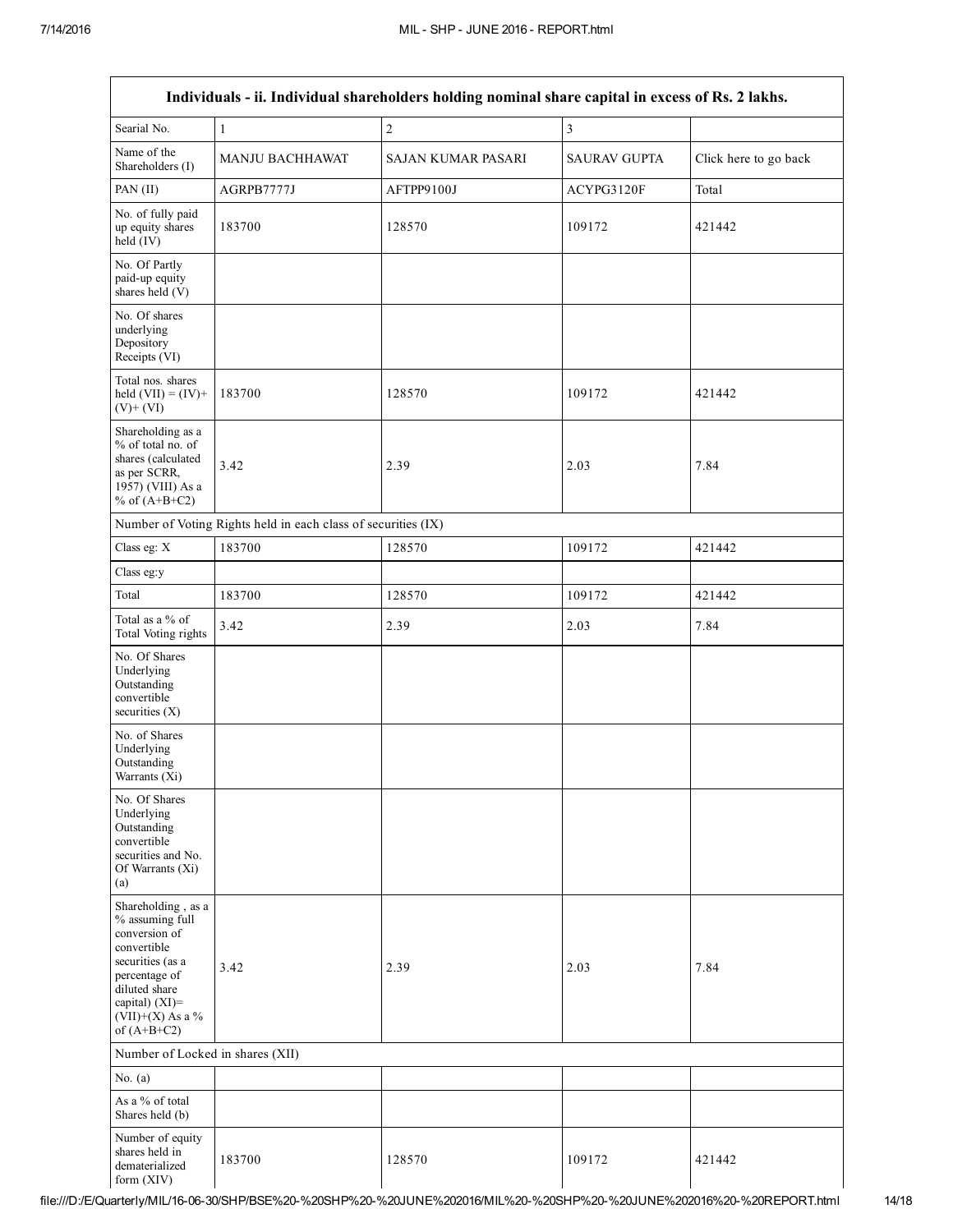| Reason for not providing PAN    |  |  |  |  |  |
|---------------------------------|--|--|--|--|--|
| Reason for not<br>providing PAN |  |  |  |  |  |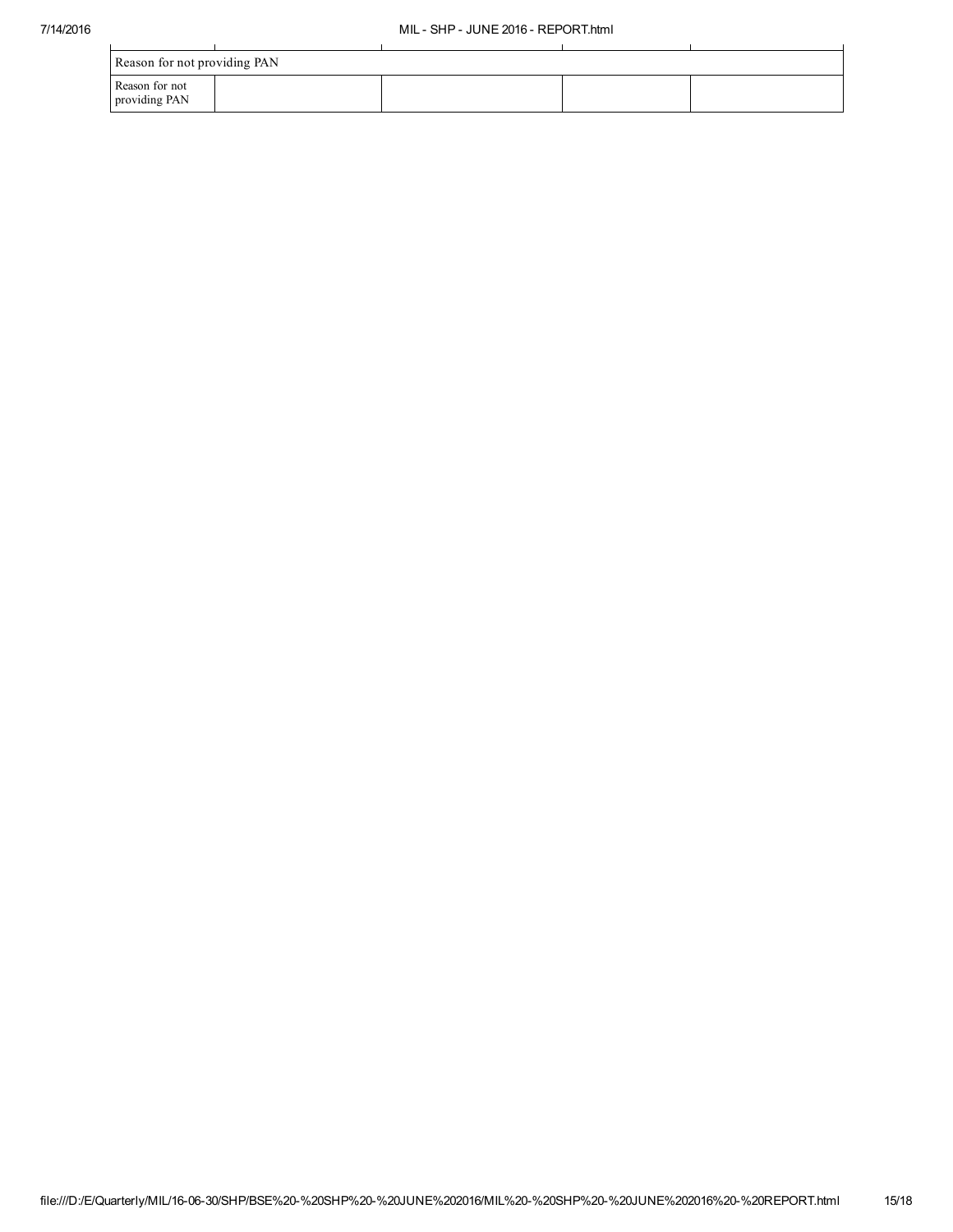| Any Other (specify)                                                                                                                                                                  |                            |                                                               |                |                               |                          |
|--------------------------------------------------------------------------------------------------------------------------------------------------------------------------------------|----------------------------|---------------------------------------------------------------|----------------|-------------------------------|--------------------------|
| Searial No.                                                                                                                                                                          | $\mathbf{1}$               | $\overline{c}$                                                | $\mathfrak{Z}$ | $\overline{4}$                |                          |
| Category                                                                                                                                                                             | <b>Bodies</b><br>Corporate | <b>Bodies Corporate</b>                                       | HUF            | Foreign Individuals or<br>NRI |                          |
| Category / More<br>than 1 percentage                                                                                                                                                 | Category                   | More than 1 percentage of shareholding                        | Category       | Category                      |                          |
| Name of the<br>Shareholders (I)                                                                                                                                                      |                            | S KUMAR AND SONS HOLDING PVT<br><b>LTD</b>                    |                |                               | Click here to go<br>back |
| PAN (II)                                                                                                                                                                             |                            | AADCS6754K                                                    |                |                               | Total                    |
| No. of the<br>Shareholders (I)                                                                                                                                                       | 55                         | $\mathbf{1}$                                                  | 48             | 10                            | 113                      |
| No. of fully paid<br>up equity shares<br>$held$ (IV)                                                                                                                                 | 139901                     | 85000                                                         | 28225          | 1274                          | 169400                   |
| No. Of Partly<br>paid-up equity<br>shares held $(V)$                                                                                                                                 |                            |                                                               |                |                               |                          |
| No. Of shares<br>underlying<br>Depository<br>Receipts (VI)                                                                                                                           |                            |                                                               |                |                               |                          |
| Total nos. shares<br>held $(VII) = (IV) +$<br>$(V)$ + $(VI)$                                                                                                                         | 139901                     | 85000                                                         | 28225          | 1274                          | 169400                   |
| Shareholding as a<br>% of total no. of<br>shares (calculated<br>as per SCRR,<br>1957) (VIII) As a<br>% of $(A+B+C2)$                                                                 | 2.6                        | 1.58                                                          | 0.53           | 0.02                          | 3.15                     |
|                                                                                                                                                                                      |                            | Number of Voting Rights held in each class of securities (IX) |                |                               |                          |
| Class eg: X                                                                                                                                                                          | 139901                     | 85000                                                         | 28225          | 1274                          | 169400                   |
| Class eg:y                                                                                                                                                                           |                            |                                                               |                |                               |                          |
| Total                                                                                                                                                                                | 139901                     | 85000                                                         | 28225          | 1274                          | 169400                   |
| Total as a % of<br>Total Voting rights                                                                                                                                               | 2.6                        | 1.58                                                          | 0.53           | 0.02                          | 3.15                     |
| No. Of Shares<br>Underlying<br>Outstanding<br>convertible<br>securities $(X)$                                                                                                        |                            |                                                               |                |                               |                          |
| No. of Shares<br>Underlying<br>Outstanding<br>Warrants (Xi)                                                                                                                          |                            |                                                               |                |                               |                          |
| No. Of Shares<br>Underlying<br>Outstanding<br>convertible<br>securities and No.<br>Of Warrants (Xi)<br>(a)                                                                           |                            |                                                               |                |                               |                          |
| Shareholding, as a<br>% assuming full<br>conversion of<br>convertible<br>securities (as a<br>percentage of<br>diluted share<br>capital) (XI)=<br>$(VII)+(X)$ As a %<br>of $(A+B+C2)$ | 2.6                        | 1.58                                                          | 0.53           | 0.02                          | 3.15                     |
| Number of Locked in shares (XII)                                                                                                                                                     |                            |                                                               |                |                               |                          |